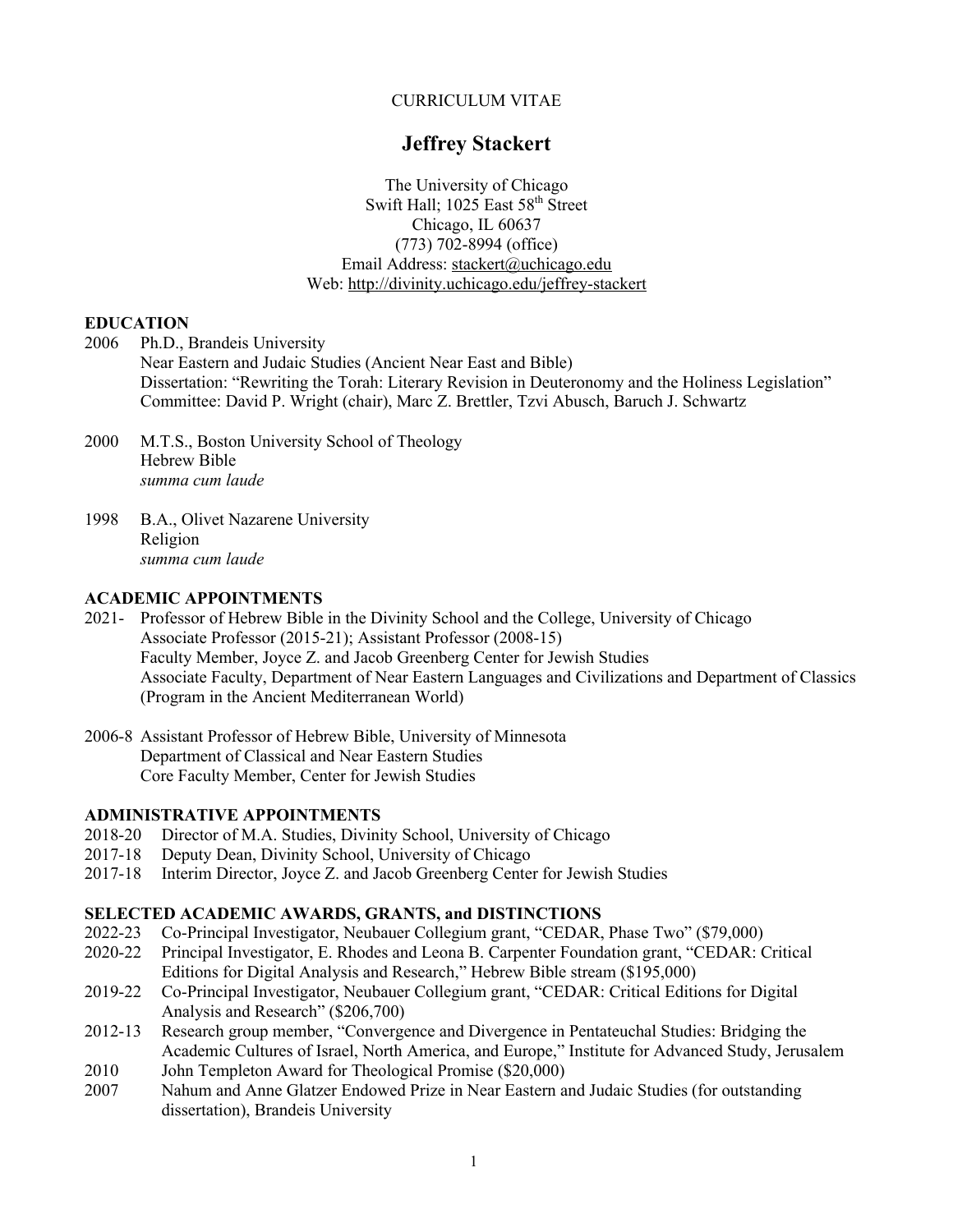### **BOOKS**

- *Deuteronomy and the Pentateuch*. Anchor Yale Bible Reference Library. New Haven: Yale University Press, 2022.
- *A Prophet Like Moses: Prophecy, Law, and Israelite Religion*. New York: Oxford University Press, 2014. Reviews: J. S. Kaminsky, *CHOICE* 52.4 (Dec 2014); J. W. Hilber, *BBR* 25 (2015): 242–43; R. Purcell, *JESOT* 4 (2015): 117–21; A. Le Grys, *Religion* 45 (2015); I. D. Wilson, *Studies in Religion/Sciences Religieuses* 44 (2015): 413–15; J.-M. de Tarragon, *RB* 122 (2015): 309–10; J. M. O'Brien, *CBQ* 77 (2015): 746–48; P. Keith, *Revue de sciences religieuses* 89 (2015): 393; A. G. Auld, *JSOT* 39.5 (2015): 65–66; B. D. Sommer, *JR* 96 (2016): 579–81; H. Debel, *ETL* 91 (2015): 668–69; K. N. Dalton, *BibInt* 25 (2017): 123–25; A. R. Erisman, *JAOS* 138 (2018): 413–15.
- *Rewriting the Torah: Literary Revision in Deuteronomy and the Holiness Legislation*. Forschungen zum Alten Testament 52. Tübingen: Mohr Siebeck, 2007.

Recipient of the 2010 John Templeton Award for Theological Promise Reviews: N. MacDonald, *JSOT* 32 (2008): 180–81; E. Otto, *RBL* 03/2008; idem, "*Ersetzen* oder *Erganzen* in der Rechtshermeneutik des Pentateuch: Zu einem Buch von Jeffrey Stackert," *ZABR* 14 (2008): 434–42 (review article); B. M. Levinson, *Legal Revision and Religious Renewal in Ancient Israel* (Cambridge: Cambridge University Press, 2008), 168–69; J. C. Gertz, *ZAW* 121 (2009): 160; C. Nihan, *CBQ* 71 (2009): 629–30; E. Otto, "*Ersetzen* oder *Erganzen* von Gesetzen in der Rechtshermeneutik des Pentateuch," in *Die Tora: Studien zum Pentateuch* – *Gesammelte Schriften [Aufsätze]* (BZABR 9; Wiesbaden: Harrassowitz, 2009), 248–56 (review article); S. Paganini, *ZKT* 131 (2009): 473–74; R. Vicent, *Salesianum* 71 (2009): 380–81; J. Vroom and M. Boda, *Shofar* 27 (2009): 188–90; M. Hundley, *VT* 59 (2009): 336; J. Bergsma, *Bib* 92 (2011): 123–27; D. M. Carr, *BibInt* 19 (2011): 349–51.

#### **JOURNAL ARTICLES**

- "Incidental Loaning and the Babylonian Context of Second Isaiah: The Case for an Akkadian Loan in Isaiah 47:2." *Vetus Testamentum* 72 (2022) (published online Dec 1, 2021; co-authored with Samuel L. Boyd).
- "The Wilderness Period without Generation Change: The Deuteronomic Portrait of Israel's Forty-Year Journey." *Vetus Testamentum* 70 (2020): 696–721.
- "'This is My Blood of the Covenant': The Markan Last Supper and the Elohistic Horeb Narrative." *Biblical Research* 62 (2017): 48–60.
- "Blemishes, Camouflage, and Sanctuary Service: The Priestly Deity and His Attendants." *Hebrew Bible and Ancient Israel* 2 (2013): 458–78 (co-authored with Jeremy Schipper).
- "The Limitations of 'Resonance': A Response to Joshua Berman on Historical and Comparative Method." *Journal of Ancient Judaism* 4 (2013): 310–33 (co-authored with Bernard M. Levinson).
- "Before and After Scripture: Narrative Chronology in the Revision of Torah Texts." *Journal of Ancient Judaism*  4 (2013): 168–85.
- "Between the Covenant Code and Esarhaddon's Succession Treaty: Deuteronomy 13 and the Composition of Deuteronomy." *Journal of Ancient Judaism* 3 (2012): 123–40 (co-authored with Bernard M. Levinson).
- "The Devastation of Darkness: Disability in Exodus 10:21–23, 27, and Intensification in the Plagues." *Journal of Religion* 92 (2012): 362–72 (co-authored with Candida R. Moss).

"Compositional Strata in the Priestly Sabbath Law: Exodus 31:12–17 and 35:1–3." *Journal of Hebrew Scriptures*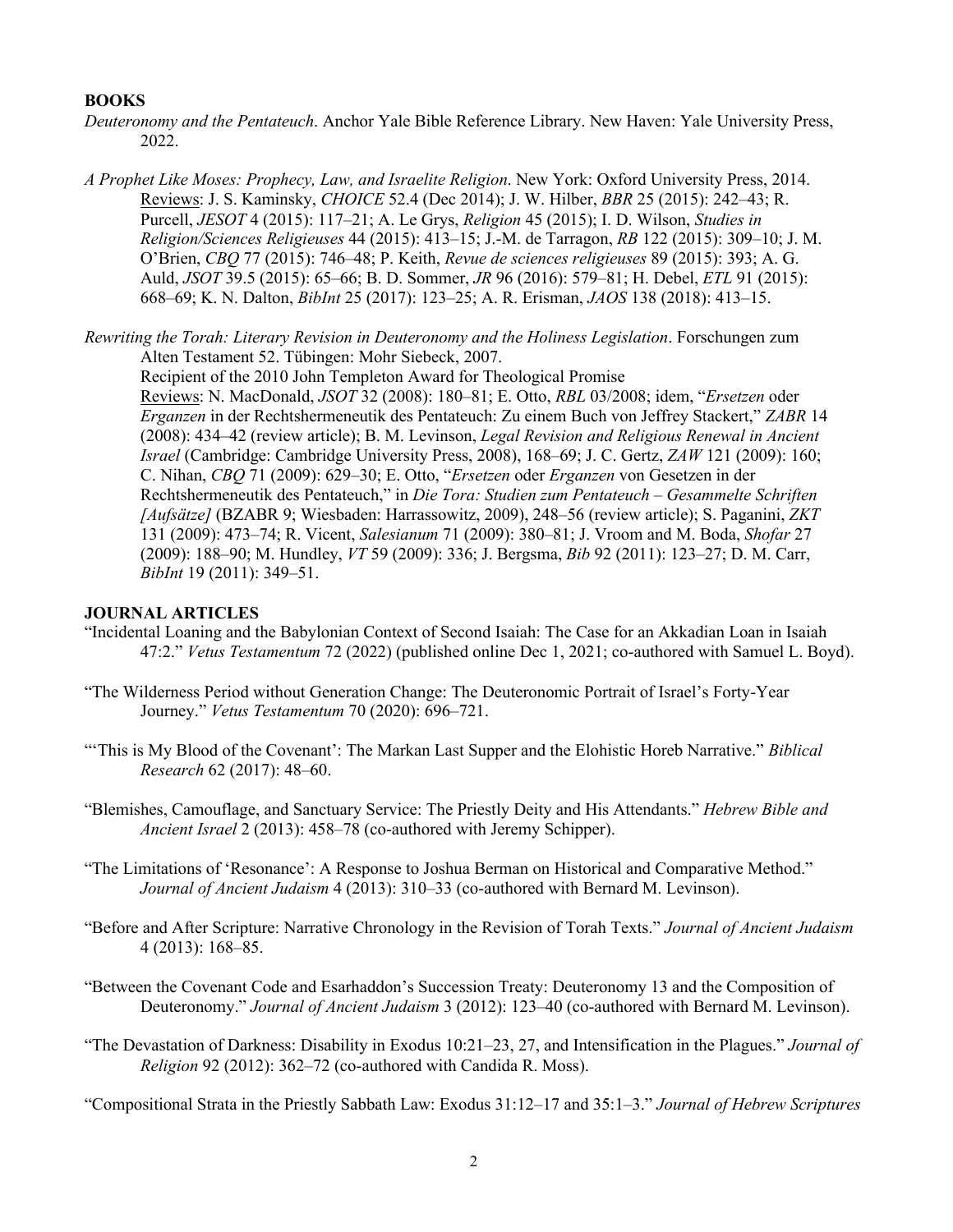11 (2011), article 15. Online: http://ejournals.library.ualberta.ca/index.php/jhs/article/view/16438/13143

- "Why Does the Plague of Darkness Last for Three Days?: Source Ascription and Literary Motif in Exodus 10:21–23, 27." *Vetus Testamentum* 61 (2011): 657–76.
- "The Sabbath of the Land in the Holiness Legislation: Combining Priestly and Non-Priestly Perspectives." *Catholic Biblical Quarterly* 73 (2011): 239–50.
- "The Syntax of Deuteronomy 13:2–3 and the Conventions of Ancient Near Eastern Prophecy." *Journal of Ancient Near Eastern Religions* 10 (2010): 159–75.
- "Why Does Deuteronomy Legislate Cities of Refuge?: Asylum in the Covenant Collection (Exodus 21:12– 14) and Deuteronomy (19:1–13)." *Journal of Biblical Literature* 125 (2006): 23–49.

### **BOOK CHAPTERS**

"Creation, Sanctuary, and the Priority of the Priestly Story." In *Forthcoming Festschrift*.

- "On the Relation Between Textual Criticism and Source Criticism in the Pentateuch." In *Forthcoming Festschrift*.
- "Scribal Fatigue in Ancient Revisionary Composition." Pages 367–96 in *The Scribe in the Biblical World*. Edited by Esther Eshel and Michael Langlois. Orbis Biblicus et Orientalis. Leuven: Peeters, 2022 (in press).
- "Introduction: Convergences and Divergences in Contemporary Pentateuchal Research." Pages 1–19 in *The Oxford Handbook of the Pentateuch*. Edited by Joel S. Baden and Jeffrey Stackert. Oxford: Oxford University Press, 2021 (with Joel S. Baden).
- "The Relationship of the Legal Codes." Pages 297–314 in *The Oxford Handbook of the Pentateuch*. Edited by Joel S. Baden and Jeffrey Stackert. Oxford: Oxford University Press, 2021.
- "The Priestly Sabbath and the Calendar: Between Literature and Material Culture." Pages 49–64 in *Contextualizing Jewish Temples: Challenges and Opportunities.* Edited by Tova Ganzel and Shalom E. Holtz. The Brill Reference Library of Judaism 64. Leiden: Brill, 2020.
- "Pentateuchal Coherence and the Science of Reading." Pages 253–68 in *The Formation of the Pentateuch: Bridging the Academic Cultures of Europe, Israel, and North America*. Edited by Jan C. Gertz et al. Forschungen zum Alten Testament 111. Tübingen: Mohr Siebeck, 2016.
- "Political Allegory in the Priestly Source: The Destruction of Jerusalem, the Exile, and their Alternatives." Pages 211–26 in *The Fall of Jerusalem and the Rise of the Torah*. Edited by P. Dubovský, D. Markl, and J.-P. Sonnet. Forschungen zum Alten Testament 107. Tübingen: Mohr Siebeck, 2016.
- "How the Priestly Sabbaths Work: Innovation in Pentateuchal Priestly Ritual." Pages 79–111 in *Ritual Innovation in the Hebrew Bible and Ancient Judaism*. Edited by Nathan MacDonald. Beihefte zur Zeitschrift für die alttestamentliche Wissenschaft 468. Berlin: Walter de Gruyter, 2016.
- "The Composition of Exodus 31:12–17 and 35:1–3 and the Question of Method in Identifying Priestly Strata in the Torah." Pages 175–96 in *Current Issues in Priestly and Related Literature: The Legacy of Jacob Milgrom and Beyond*. Edited by Roy E. Gane and Ada Taggar-Cohen. Resources for Biblical Studies 82. Atlanta: Society of Biblical Literature, 2015.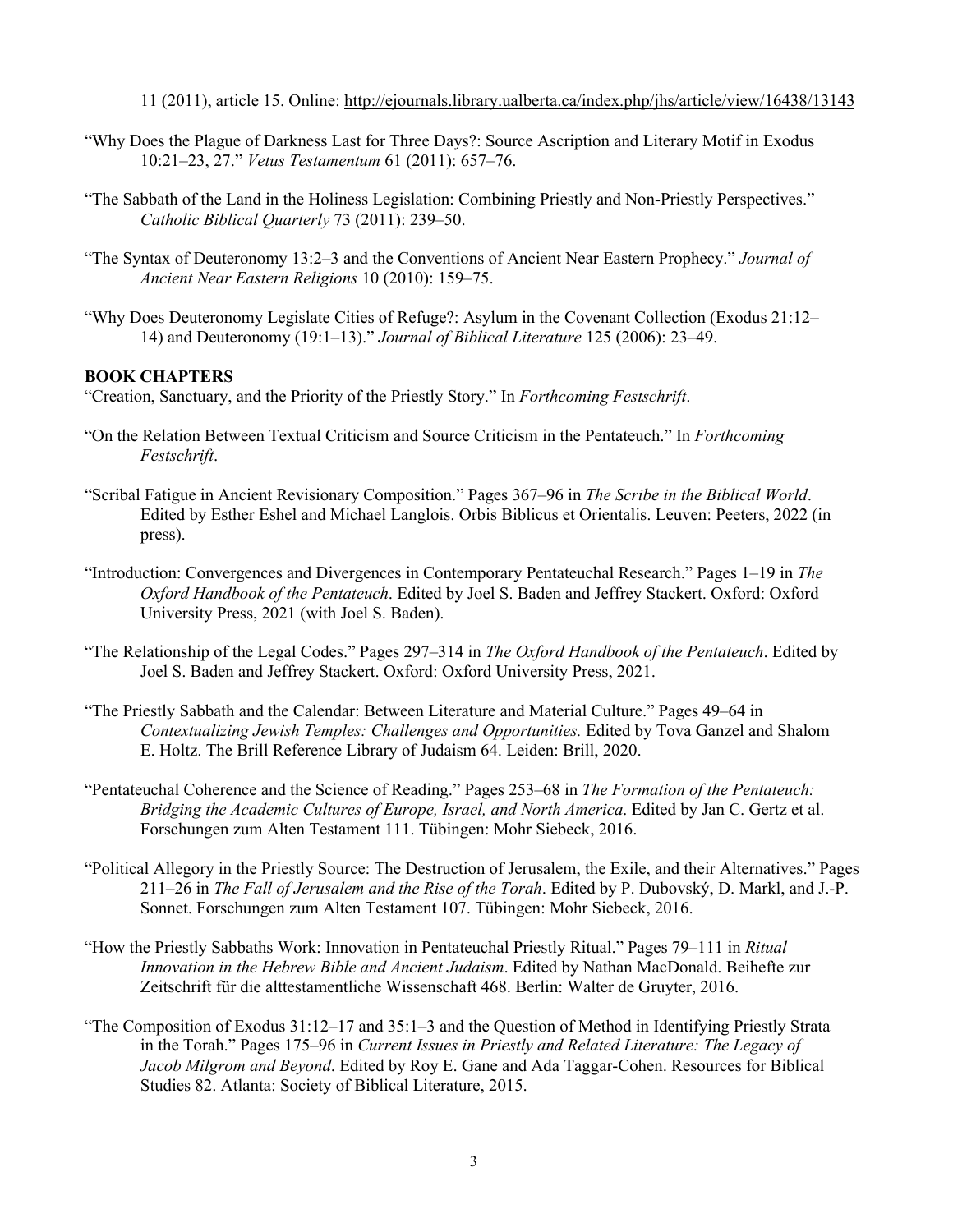- "Holiness Code and Writings." Pages 389–96 in *The Oxford Encyclopedia of the Bible and Law*. Edited by Brent A. Strawn. New York: Oxford University Press, 2015.
- "Mosaic Prophecy and the Deuteronomic Source of the Torah." Pages 47–63 in *Deuteronomy in the Pentateuch, Hexateuch, and the Deuteronomistic History*. Edited by R. F. Person, Jr. and K. Schmid. Forschungen zum Alten Testament/II 56. Tübingen: Mohr Siebeck, 2012.
- "The Cultic Status of the Levites in the Temple Scroll: Between History and Hermeneutics." Page 197–212 in *Levites and Priests in Biblical History and Tradition*. Edited by Mark A. Leuchter and Jeremy M. Hutton. Society of Biblical Literature Ancient Israel and Its Literature 9. Atlanta: Society of Biblical Literature, 2011.
- "Distinguishing Innerbiblical Exegesis from Pentateuchal Redaction: Leviticus 26 as a Test Case." Pages 369–86 in *The Pentateuch: International Perspectives on Current Research*. Forschungen zum Alten Testament 78. Edited by Thomas B. Dozeman, Konrad Schmid, and Baruch J. Schwartz. Tübingen: Mohr Siebeck, 2011.
- "An Incantation-Prayer to the Cultic Agent Salt." Pages 189–95 in *Akkadian Prayers and Hymns: A Reader*. Edited by Alan Lenzi. SBL Ancient Near East Monographs. Atlanta: Society of Biblical Literature, 2011.
- "The Variety of Ritual Applications for Salt and the *Maqlû* Salt Incantation." Pages 235–52 in *Gazing on the Deep: Ancient Near Eastern and Other Studies in Honor of Tzvi Abusch*. Edited by Jeffrey Stackert, Barbara Nevling Porter, and David P. Wright. Bethesda, Md.: CDL Press, 2010.
- "The Holiness Legislation and Its Pentateuchal Sources: Revision, Supplementation, and Replacement." Pages 187–204 in *The Strata of the Priestly Writings: Contemporary Debate and Future Directions*. Edited by Sarah Shectman and Joel S. Baden. Abhandlungen zur Theologie des Alten und Neuen Testaments 95. Zürich: Theologischer Verlag Zürich, 2009.
- "Echoes of Mesopotamian Mythic Imagery in David's Rise to Kingship." *Social Science Front* 156.6 (2008): 165–71 (in Chinese; translated by Wang Lixin).

### **BRIEF COMMENTARIES**

- "Exodus." In *The New Oxford Bible Commentary*. Edited by Katherine Dell and David Lincicum. Oxford: Oxford University Press, forthcoming.
- "Leviticus." Pages 143–86 in *The New Oxford Annotated Bible*. 5th edition. Edited by Michael D. Coogan et al. New York: Oxford University Press, 2018.
- "Leviticus." Pages 141–83 in *The New Oxford Annotated Bible*. 4th edition. Edited by Michael D. Coogan et al. New York: Oxford University Press, 2010.

#### **EDITED VOLUMES**

- *The Oxford Handbook of the Pentateuch*. Oxford: Oxford University Press, 2021 (co-edited with Joel S. Baden).
- *The Oxford Encyclopedia of the Bible and Law*. New York: Oxford University Press, 2015 (co-edited with Brent Strawn, Pamela Barmash, John Witte, Jr., Clare K. Rothschild, and Charlotte Fonrobert). Recipient of the 2016 American Library Association Dartmouth Medal for Excellence in Reference

*Gazing on the Deep: Ancient Near Eastern and Other Studies in Honor of Tzvi Abusch*. Bethesda, Md.: CDL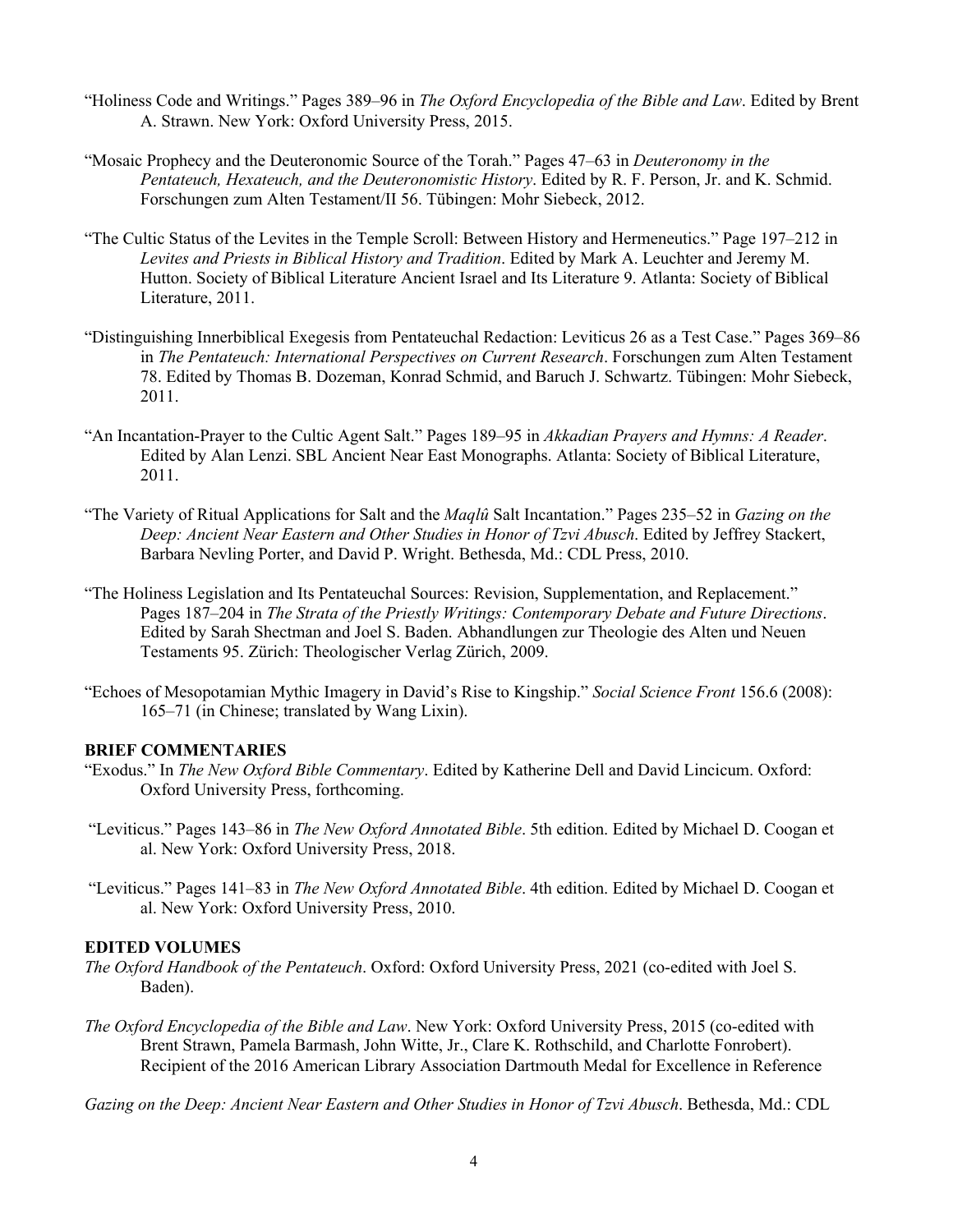Press, 2010 (co-edited with Barbara Nevling Porter and David P. Wright).

*Perspectives on Purity and Purification in the Bible*. Library of the Hebrew Bible/Old Testament Studies 474. London/New York: T&T Clark, 2008 (co-edited with Baruch J. Schwartz, David P. Wright, and Naphtali S. Meshel).

#### **OTHER PUBLICATIONS**

- "A Biblical Attack on the Capitol?" *Sightings*. The Martin Marty Center for the Public Understanding of Religion. January 14, 2021. Online: https://divinity.uchicago.edu/sightings/articles/biblical-attack-capitol
- "Torah." In *The Global Wesleyan Encyclopedia of Biblical Theology*. Edited by Robert Branson. Kansas City: The Foundry Publishing, 2020.
- "Faking the Bible." *Sightings*. The Martin Marty Center for the Public Understanding of Religion. October 29, 2018. Online: https://divinity.uchicago.edu/sightings/faking-bible
- "In Defense of the Liberal in the Study of Religion." *Sightings*. The Martin Marty Center for the Advanced Study of Religion. December 22, 2016. Online: http://divinity.uchicago.edu/sightings/defense-liberalstudy-religion; reprinted in *Sightings: Reflections on Religion in Public Life*. Edited by Brett Colasacco. Grand Rapids: Eerdmans, 2019.
- Section Introduction, "Can the Pentateuch Be Read in its Present Form?: Narrative Continuity in the Pentateuch in Comparative Perspective." Pages 199–200 in *The Formation of the Pentateuch: Bridging the Academic Cultures of Europe, Israel, and North America*. Edited by Jan C. Gertz et al. Forschungen zum Alten Testament 111. Tübingen: Mohr Siebeck, 2016.

"Moses." *Bible Odyssey*, 2014. Online: http://www.bibleodyssey.com/en/people/main-articles/moses

- "Priestly/Holiness Codes." *Oxford Bibliographies Online: Biblical Studies*. New York: Oxford University Press, 2013 (co-authored with Samuel L. Boyd).
- "Is Violence Antithetical to Religion?" *Sightings*. The Martin Marty Center for the Advanced Study of Religion. July 11, 2013. Online: http://tinyurl.com/violencesightings
- "Leviticus." *Oxford Bibliographies Online: Biblical Studies*. New York: Oxford University Press, 2012 (coauthored with Samuel L. Boyd). Available online (with subscription): http://www.oxfordbibliographiesonline.com
- "Canaan." Pages 1293–94 in *The Encyclopedia of Ancient History*. Edited by Roger Bagnall et al. Oxford: Wiley-Blackwell, 2012.
- "Sacrifice, Ancient Near East." Pages 5997–98 in *The Encyclopedia of Ancient History*. Edited by Roger Bagnall et al. Oxford: Wiley-Blackwell, 2012.
- "Leviticus," in *The Oxford Encyclopedia of the Books of the Bible*. Edited by Michael D. Coogan et al. New York and Oxford: Oxford University Press, 2011. Available online (with subscription): http://www.oxfordbiblicalstudies.com/article/opr/t280/e5? hi=2& pos=2
- "Preface" and "Publications of Tzvi Abusch." Pages ix–xi and 663–70 in *Gazing on the Deep: Ancient Near Eastern and Other Studies in Honor of Tzvi Abusch*. Edited by Jeffrey Stackert, Barbara Nevling Porter, and David P. Wright. Bethesda, Md.: CDL Press, 2010.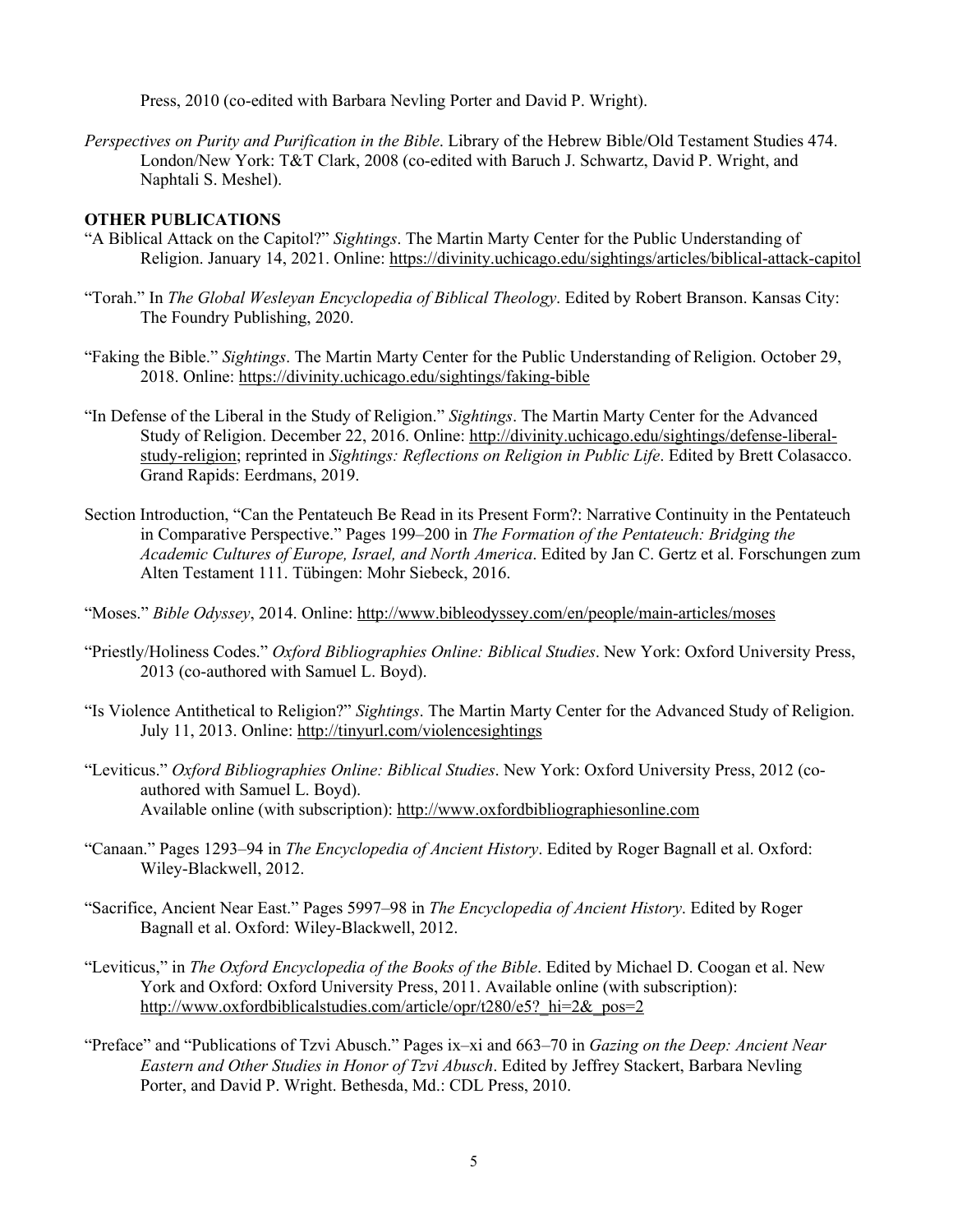- "Adoption I. HB/ANE." Pages 387–90 in vol. 1 of *The Encyclopedia of the Bible and its Reception*. Edited by H.-J. Klauck et al. Berlin: Walter de Gruyter, 2009.
- "Asylum I. HB/ANE." Pages 1167–69 in vol. 2 of *The Encyclopedia of the Bible and its Reception*. Edited by H.-J. Klauck et al. Berlin: Walter de Gruyter, 2009.
- "Introduction." Pages 1–8 in *Perspectives on Purity and Purification in the Bible*. Library of the Hebrew Bible/Old Testament Studies 474. Edited by Baruch J. Schwartz, David P. Wright, Jeffrey Stackert, and Naphtali S. Meshel. London/New York: T&T Clark, 2008 (co-authored with Baruch J. Schwartz, David P. Wright, and Naphtali S. Meshel).
- *Answer Key to* Biblical Hebrew for Students of Modern Israeli Hebrew. New Haven: Yale University Press, 2002 (co-authored with Marc Z. Brettler). Available online: http://yalepress.yale.edu/yupbooks/pdf/brettler/brettlerkey\_menu.html

# **RESEARCH IN PROGRESS**

Co-Principal Investigator and Project Coordinator, CEDAR: Critical Editions for Digital Analysis and Research, University of Chicago (https://cedar.uchicago.edu; https://voices.uchicago.edu/ochre/project/cedarbible/).

The Priestly Religious Imagination (monograph in progress)

*Deuteronomy*. International Exegetical Commentary on the Old Testament. 2 volumes. Kohlhammer Verlag (with Joel S. Baden; under contract).

#### **BOOK REVIEWS**

- Sommer, Benjamin D. *Authority and Revelation: Sinai in Jewish Scripture and Tradition*, in *Biblical Interpretation* 25 (2017): 423–25.
- "Repentance and Religion, Then and Now," Review Symposium on David A. Lambert, *How Repentance Became Biblical: Judaism, Christianity, and the Interpretation of Scripture*, December 14, 2016: https://syndicate.network/symposia/theology/repentance-became-biblical/.
- Knoppers, Gary N. *Jews and Samaritans: The Origins and History of their Early Relations*, in *Conversations with the Biblical World* 35 (2015): 181–88.
- Sanders, Seth L. *The Invention of Hebrew*, in *Journal of Religion* 91 (2011): 257–58.
- Anderson, Gary A. *Sin: A History*, in *Journal of Religion* 91 (2011): 79–81.
- Levinson, Bernard M. *Legal Revision and Religious Renewal in Ancient Israel*, in *Biblical Interpretation* 18 (2010): 481–83.
- Baden, Joel S. *J, E, and the Redaction of the Pentateuch*, in *Journal of Hebrew Scriptures* 9 (2009). Available online: http://www.arts.ualberta.ca/JHS/reviews/reviews\_new/review416.htm
- Wells, Bruce. *The Law of Testimony in the Pentateuchal Codes*, in *The Review of Biblical Literature* (2009). Available online: http://www.bookreviews.org/pdf/4622\_6657.pdf
- Jackson, Bernard S. *Wisdom Laws: A Study of the Mishpatim in Exodus 21:1-22:16*, in *Journal of Semitic Studies* 54 (2009): 292–94.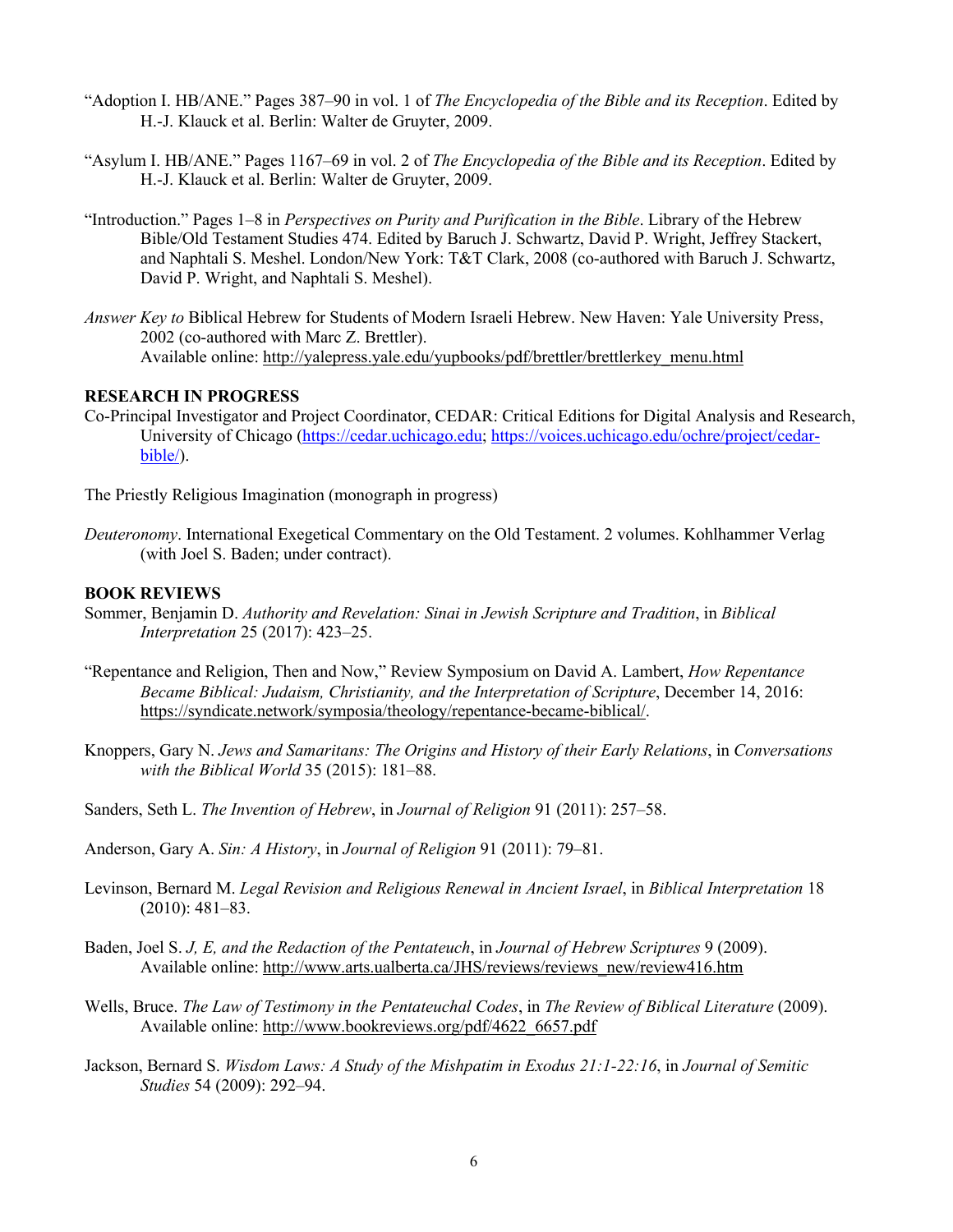- Nihan, Christophe. *From Priestly Torah to Pentateuch: A Study in the Composition of the Book of Leviticus*, in *The Review of Biblical Literature* (2008). Available online: http://www.bookreviews.org/pdf/6341\_7057.pdf
- Carmichael, Calum. *Illuminating Leviticus: A Study of its Laws and Institutions in Light of Biblical Narrative*, in *Journal of Religion* 88 (2008): 96–98.

### **LANGUAGES**

Ancient: Akkadian, Aramaic, Syriac, koine Greek, Hebrew, Phoenician and other Canaanite dialects, Ugaritic, Hittite (intermediate level)

Modern: reading knowledge of French, German, and Hebrew

### **ACADEMIC CONFERENCE PAPERS**

- "Is Deuteronomic Legislation Actually Law?: Theorizing D's Legal Material in its Contexts." SBL Annual Meeting, November 2022.
- "Relating Creation to Sanctuary Building in P: The Priority of the Priestly Story." Meeting of the Chicago Society for Biblical Research, April 23, 2022.
- "From Villain to Hero: Pentateuchal Priestly Literature in the 20<sup>th</sup> Century." Association for Jewish Studies Annual Meeting, December 19, 2021.
- "What Can We Learn from the Use of Source Material in Deuteronomic Legal Composition?" Ancient Laws Ancient Contexts: Situating Israelites and Jews in Normative Discourses. Herbert D. Katz Center for Advanced Judaic Studies Colloquium, University of Pennsylvania (via Zoom), December 15, 2021.
- "The Divine Image as Portrait in Pentateuchal Priestly Thought." Portraiture Conference, University of Chicago, October 1, 2021.
- "Literary Observations on Shapira Deuteronomy and Idan Dershowitz's *The Valediction of Moses*." Scholarly Webinar on Idan Dershowitz's Recent Reassessment of the Shapira Documents, École Pratique des Hautes Études, Paris (via Zoom), June 10, 2021.
- "The Basics of Pentateuchal Compilation." The Chicago-Yale Pentateuch Colloquium, University of Chicago, March 2, 2020.
- "Reading the Plague of Darkness with Benjamin Harshav." SBL Annual Meeting, November 25, 2019.
- "Fatigue in the Composition of the Hebrew Bible." The Scribe in the Biblical World: A Bridge Between Scripts, Languages and Cultures. University of Strasbourg, Strasbourg, France, June 19, 2019.
- "Identifying Compositeness in the Pentateuchal Deuteronomic Source: Methodological and Theoretical Perspectives." The Chicago-Yale Pentateuch Colloquium, University of Chicago, February 13, 2019.
- "Perspectives on 'Brotherly Love' (and Hatred) in Deuteronomy." Hatred and Love: Jewish Conceptions of Personal Hatred and Love in Antiquity and Modernity, University of Chicago, June 6, 2018.
- "The Regulation of Time and the Priestly Sanctuary: Between Literature and Material Culture." Contextualizing Jewish Temples: Opportunities and Challenges, Bar Ilan University, May 7, 2018.
- "Stratification Within Pentateuchal Sources." The Chicago-Yale Pentateuch Colloquium, Yale Divinity School, February 26, 2018.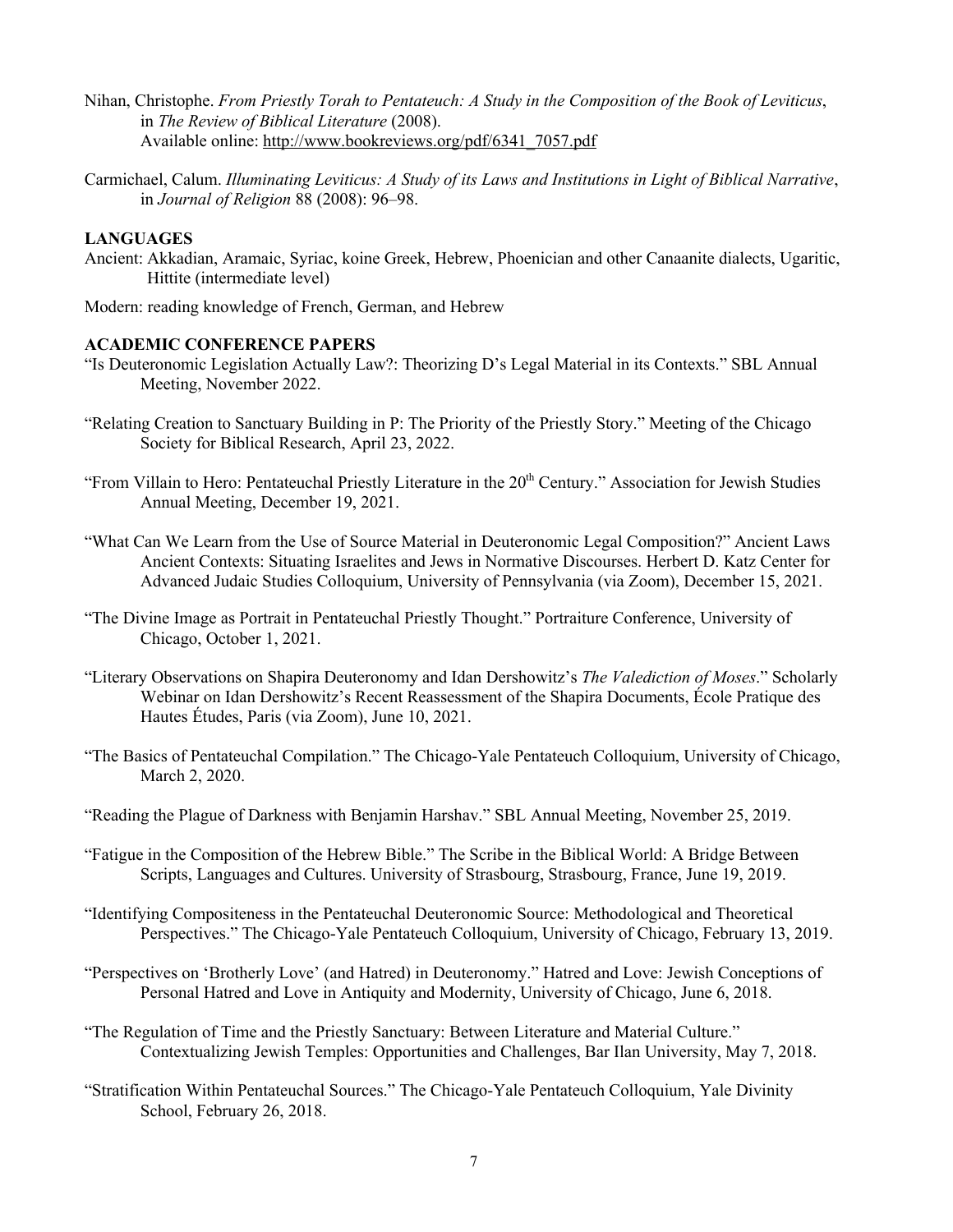- "Religion in, of, and around the Bible: Reflections on the Present." Presidential Address, Midwest Regional Society of Biblical Literature Meeting, February 3, 2018.
- "Reconstructing Israelite Religion: The Contribution of Philology." SBL Annual Meeting, November 19, 2017.
- "The Transmission-Historical Approach to the Pentateuch." SBL Annual Meeting, November 20, 2017.
- "Fatigue Theory and Its Applicability to Literary Reuse in the Hebrew Bible and Other Ancient Near Eastern Texts." Meeting of the Chicago Society for Biblical Research, October 21, 2017.
- "What Difference Does Time Make?: The Israelite Wilderness Period in Deuteronomy." Plenary Address, Midwest Regional Society of Biblical Literature Meeting, February 12, 2017.
- "Forty Years in the Wilderness in D: A Guided Exploration." The Chicago-Yale Pentateuch Colloquium, University of Chicago, February 6, 2017.
- "The Elohistic Horeb Narrative in Jewish and Christian Interpretation: Two Examples." Meeting of the Chicago Society for Biblical Research, October 22, 2016; Joint Meeting of the Hebrew Bible and Early Christian Studies Workshops, University of Chicago, December 5, 2016.
- "Deuteronomy 25:17–19, Exodus 17:8–16, and the Impact of Narrative Claims on Law." Princeton Hebrew Bible Conference, Princeton University, May 1, 2016.
- "Political Allegory in the Priestly Source: Before and After Jerusalem's Destruction." Meeting of the Chicago Society for Biblical Research, January 30, 2016.
- "Is Genesis 15 Really Elohistic?" SBL Annual Meeting, November 24, 2015.
- "The Impact of Narrative Claims in Deuteronomic Legal Composition." SBL Annual Meeting, November 23, 2015.
- "Political Allegory in the Priestly Source: The Destruction of Jerusalem, the Exile, and their Alternatives." The Fall of Jerusalem and the Rise of the Torah Conference, Pontifical Biblical Institute, Rome, March 28, 2015.
- "Blemishes, Camouflage, and Sanctuary Service: The Priestly Deity and His Attendants" (with Jeremy Schipper). SBL Annual Meeting, November 24, 2013.
- "From Sabbath Day to Sabbath Year: Continuity and Innovation." International SBL Meeting, July 10, 2013.
- "Pentateuchal Coherence and the Science of Reading." Convergence and Divergence in Pentateuchal Theory: Bridging the Academic Cultures of Israel, North America, and Europe. Institute for Advanced Study, Hebrew University of Jerusalem, May 12, 2013.
- "Law, Prophecy, and the Legacy of Julius Wellhausen." Meeting of the Chicago Society for Biblical Research, January 26, 2013.

"The Tent of Meeting in the Elohistic Source of the Torah." International SBL Meeting, July 23, 2012.

<sup>&</sup>quot;The Treaty of/and Deuteronomy Once Again." SBL Annual Meeting, November 17, 2012.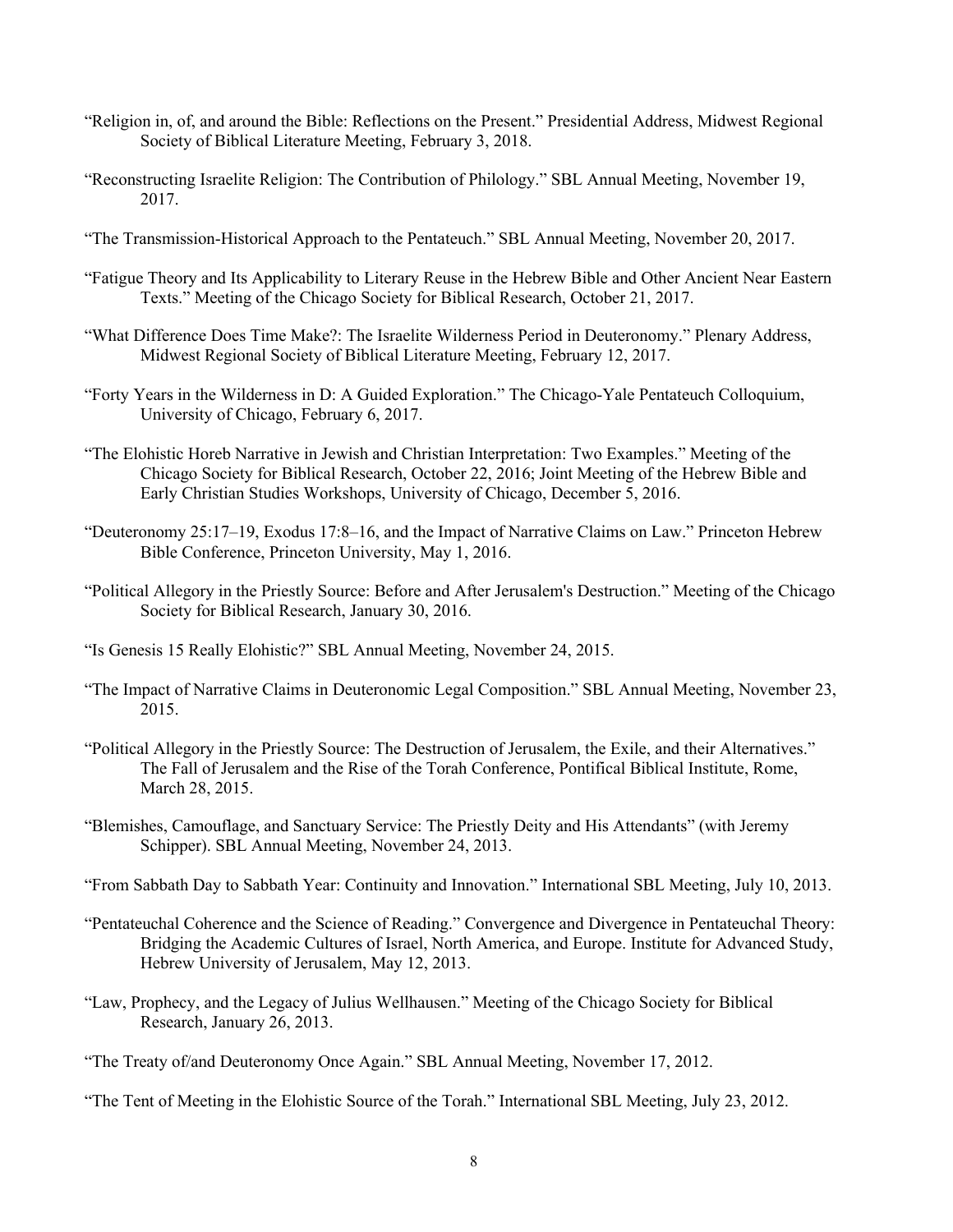- "Moses and the Politics of Future Prophecy." Prophecy and Politics in the Bible and in Ancient Cultures Conference, University of Haifa, May 28, 2012.
- "The Rhetoric of Illness in Biblical and Mesopotamian Prayers and Incantations." Plenary Address, Midwest Regional Society of Biblical Literature Meeting, February 10, 2012.
- "The Beginning of Torah: The Reuse of Narrative in Biblical Law." SBL Annual Meeting, November 20, 2011.
- "Jacob Milgrom, the Strata of the Priestly Source, and the Sabbath." International SBL Meeting, July 6, 2011.
- "Mosaic Prophecy and the Place of D in the Torah." SBL Annual Meeting, November 23, 2010.
- "Why Does the Plague of Darkness Last for Three Days?: Source Ascription and Literary Motif in Exodus 10:21–23, 27." John Templeton Award for Theological Promise Symposium, Heidelberg, Germany, May 8, 2010.
- "Innerbiblical Exegesis or Redactional Supplementation in the Pentateuch: Is Differentiation Possible?" International Symposium on the Pentateuch, University of Zürich, January 10, 2010.
- "The Cultic Status of the Levites in the Temple Scroll: Between History and Hermeneutics." Meeting of the Chicago Society for Biblical Research, October 24, 2009; SBL Annual Meeting, November 21, 2009.
- "Relative Clause Extraposition, 'Afterthought,' and the Syntax of Deuteronomy 13:2–3." Midwest Regional Society of Biblical Literature Meeting, February 15, 2009.
- "The Sabbath of the Land in the Holiness Legislation." SBL Annual Meeting, November 24, 2008.
- "Royal Succession and Legal Succession: Assyrian Influence in Deuteronomy's Revision of the Covenant Collection." Meeting of the Chicago Society for Biblical Research, February 17, 2008; SBL Annual Meeting, November 23, 2009.
- "Why the Bible is So Confusing: Source Criticism on the First Day of Class." Midwest Regional Society of Biblical Literature Meeting, February 17, 2008.
- "The Holiness Legislation and its Pentateuchal Sources: Revision, Supplementation, and Replacement." European Association of Biblical Studies/International SBL Meeting, July 25, 2007.
- "Altar Asylum and the Divine Avenger in Amos 9:1–4." Upper Midwest Regional Society of Biblical Literature Meeting, April 14, 2007; SBL Annual Meeting, November 20, 2007.
- "Does the Covenant Collection Have a Fallow Law?: Clarifying the Grammatical and Lexical Ambiguity in Exodus 23:10-11." New England Regional Society of Biblical Literature Meeting, April 21, 2006; SBL Annual Meeting, November 20, 2006.
- "Why Does Deuteronomy Legislate Cities of Refuge?: Asylum in the Covenant Collection (Exod 21:12–14) and Deuteronomy (Deut 19:1–13)." SBL Annual Meeting, November 22, 2005.
- "Echoes of Mesopotamian Mythic Imagery in David's Rise to Kingship." New England Regional Society of Biblical Literature Meeting, April 22, 2005.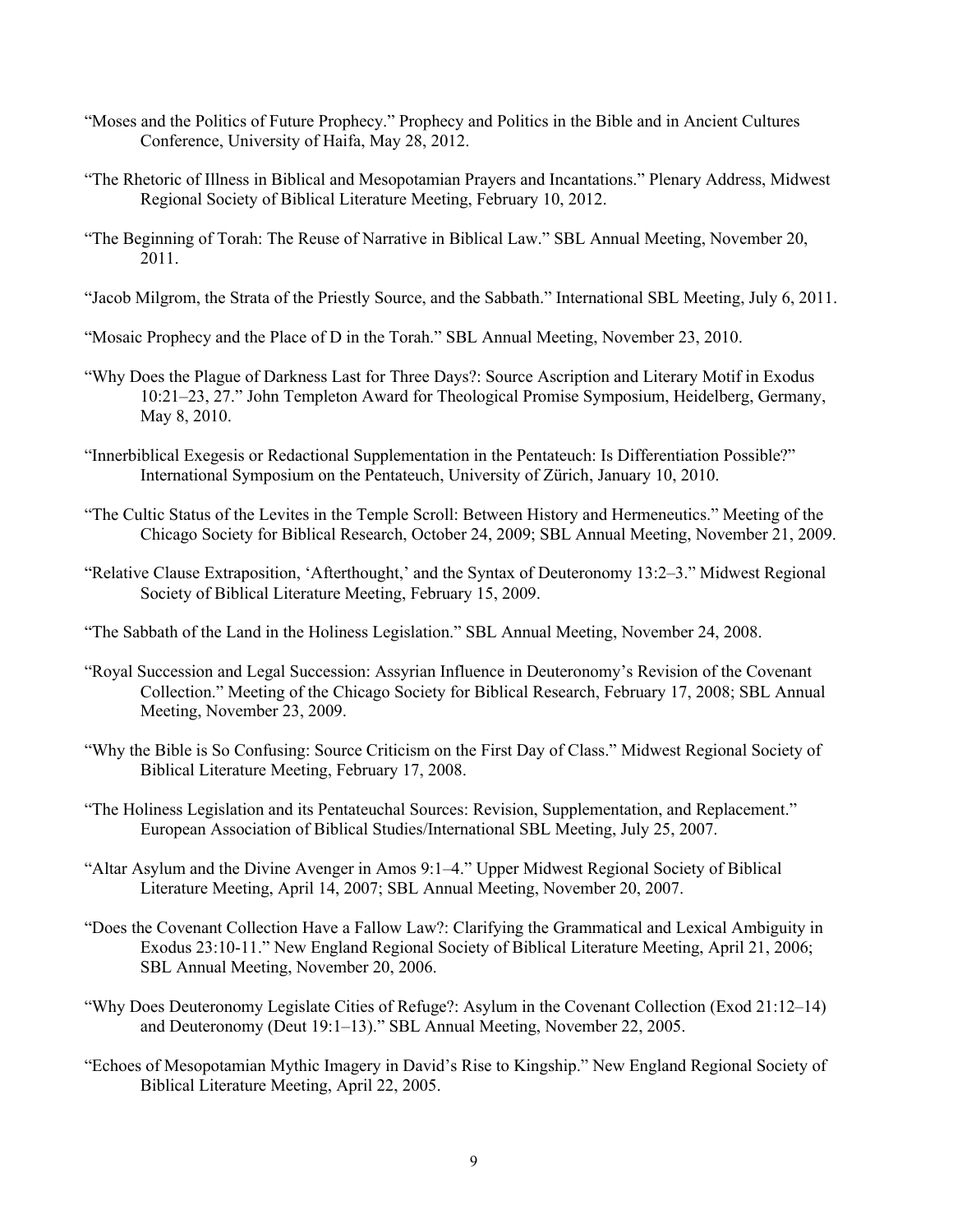- "Sancta Contagion in Haggai 2:12 and Priestly Literature." New England Regional Society of Biblical Literature Meeting, May 2, 2003. (Received award for best student paper)
- "Mapping and Explicating the Ritual in 2 Kings 4:29–37." New England Regional Society of Biblical Literature Meeting, April 12, 2002.

### **PUBLIC SERVICE, COMMUNITY, AND OTHER INVITED LECTURES**

- Panelist, "Social Media and Professionalization." University of Chicago Divinity School Placement Committee Panel, October 25, 2021.
- Panelist, "New Frontiers in the Digital Analysis and Representation of Texts." CEDAR Project Workshop, Neubauer Collegium, University of Chicago, February 23–24, 2020.
- "Before the Temple: Pentateuchal Priestly Religion." Theological Leadership Conference, Olivet Nazarene University, September 6, 2019.
- Panelist, "Turning the Dissertation into a Book." Hebrew Bible Workshop, University of Chicago, May 7, 2019.
- "Teaching/Professionalization and the Job Market in Jewish Studies." Workshop on Teaching Jewish Studies, Greenberg Center for Jewish Studies, February 11, 2019.
- "Publishing Successfully." Midwest Regional SBL Graduate Student Luncheon, St. Mary's College, February 8, 2019.
- "Exodus and Contemporary Liturgical Practice." Saint Paul and the Redeemer Episcopal Church, Chicago, Ill., October 1, 2017.
- "Exodus: An Introduction." Saint Paul and the Redeemer Episcopal Church, Chicago, Ill., September 17, 2017.
- "Syntactic Issues in Interpretive Revision: From the Bible to Qumran." Brandeis University, Sept 7, 2017.
- "The Bible in American Political Discourse." Theta Alpha Kappa Honor Society Induction Ceremony Keynote Address, Lewis University, May 3, 2017.
- Respondent, Expressions of Religion in Israel Section session on "Exclusive Yahwism and Its Alternatives: 1 Samuel 28." SBL International Meeting, July 6, 2016.
- "Political Allegory, Language Contact, and the Dating of the Pentateuchal Priestly Source." Annual *ANŠE* Lecture, Department of Near Eastern Studies, The Johns Hopkins University, April 4, 2016.
- "The Documentary Hypothesis, Hebraism, and Judaism." KAM Isaiah Israel Congregation, Chicago, Ill., April 2, 2016.
- Book Review Panel, *A Prophet Like Moses: Prophecy, Law, and Israelite Religion*, Midwest Regional Society of Biblical Literature Meeting, February 7, 2016.
- "Biblical Criticism, Religion, and Civil Societies." Meeting of the Global Network for Theology, Religious Studies, and Christian Studies, University of Zürich, January 22, 2016.

Dean's Forum on *A Prophet Like Moses: Prophecy, Law, and Israelite Religion*, University of Chicago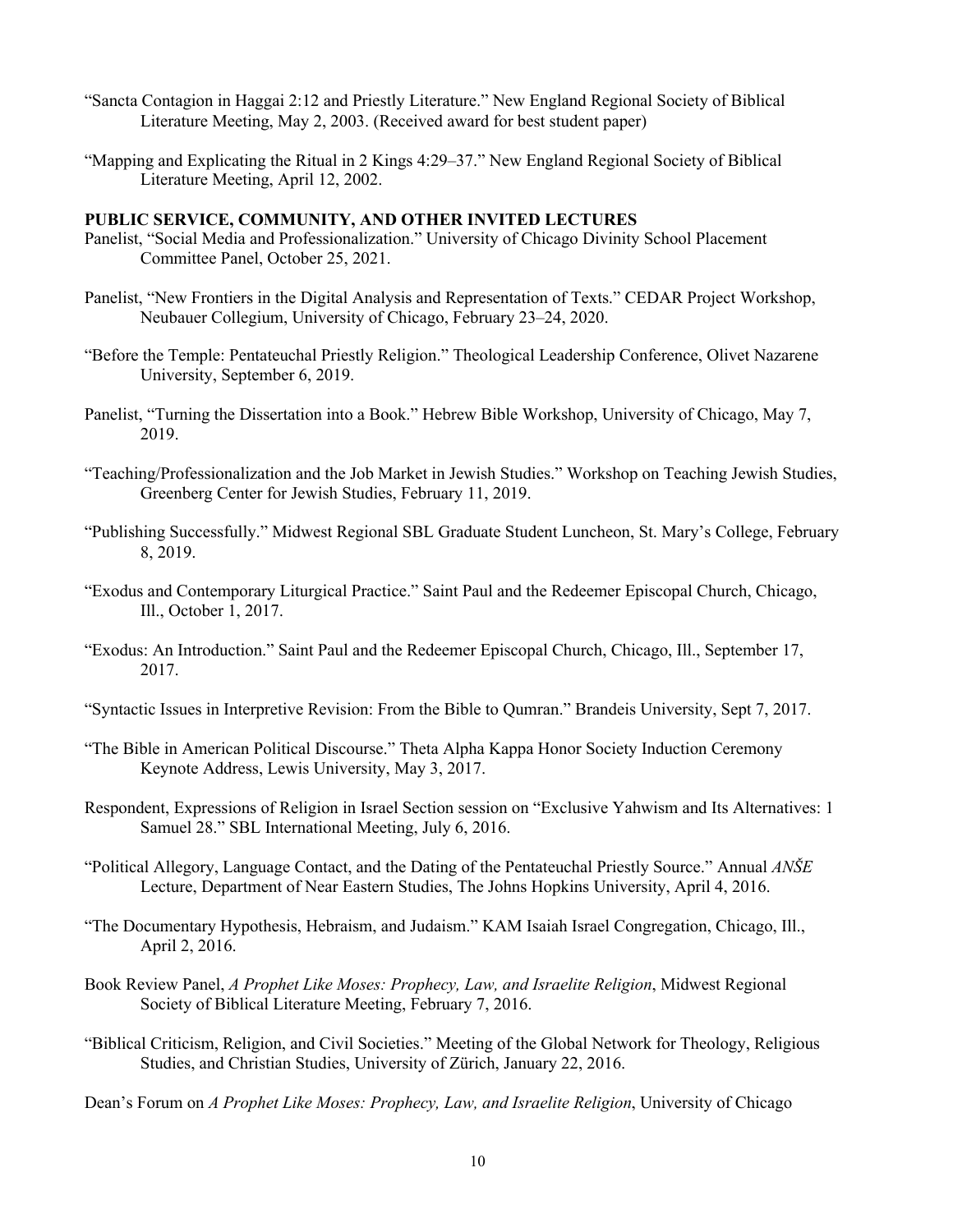Divinity School, November 18, 2015.

"How the Priestly Sabbaths Work: Divine Presence and Human Action." Jewish Reconstructionist Congregation, Evanston, Ill., October 21, 2015.

"The Two Gods of Noah." Saint Paul and the Redeemer Episcopal Church, Chicago, Ill., September 20, 2015.

- "Divine Law in the Priestly Source of the Pentateuch," Brandeis University, September 11, 2015.
- "Deuteronomy and the Esarhaddon Succession Treaty," Ancient Israel Working Group, Center for Jewish Studies, University of Toronto, April 2, 2015.
- Book Review Panelist, *Jews and Samaritans: The Origins and History of Their Early Relations* by Gary N. Knoppers, Midwest Regional Society of Biblical Literature Meeting, February 8, 2015.
- Invited Respondent, Psychology and Biblical Studies session on "Ritual, Psychology, and the Bible." SBL Annual Meeting, November 22, 2014.
- "Israelite Religion, Written and Practiced." Jewish Reconstructionist Congregation, Evanston, Ill., November 13, 2014.
- "Crops, Debt, and Land: Shemitta in Israel and Assyria." KAM Isaiah Israel Congregation, Chicago, Ill., October 25, 2014.
- "How We Get the Bible." Saint Paul and the Redeemer Episcopal Church, Chicago, Ill., October 12, 2014.
- Panelist, "The Future of Pentateuchal Studies." Israel Institute for Advanced Studies, The Hebrew University of Jerusalem, May 29, 2014.
- Panelist, "Reading Texts for Meaning Across the Divinity School: A Discussion Across the Committees." Hebrew Bible Workshop/Religion and Literature Workshop, University of Chicago, April 1, 2014.
- "Genesis 1:1–2:4a in the Context of the Pentateuchal Priestly Source." Exploring Origins: Nazarenes in Dialogue Conference, Point Loma Nazarene University, Point Loma, Cal., January 24, 2014.
- Panelist, Dean's Forum on *Making Sense of Tantric Buddhism: History, Semiology, and Transgression in the Buddhist Tradition* by Christian K. Wedemeyer, University of Chicago Divinity School, January 22, 2014. Video online: http://www.youtube.com/watch?v=vgmmdkdrxNA
- Panelist, "Writing Good Recommendation Letters for Your Students." Craft of Teaching Workshop, Divinity School, University of Chicago. December 5, 2013.
- "How the Priestly Sabbaths Work." Near Eastern and Judaic Studies Departmental Lecture, Brandeis University, November 21, 2013; Near and Middle Eastern Civilizations Departmental Lecture, University of Toronto, April 2, 2015.
- "Blemishes, Camouflage, and Sanctuary Service: The Priestly Deity and His Attendants." Hebrew Bible Workshop, Dept. of Near Eastern Languages and Civilizations, Harvard University, November 20, 2013.
- "Qumran Scrolls and Early Jewish Textual Interpretation." Montgomery Place, Chicago, Ill. February 22, 2013.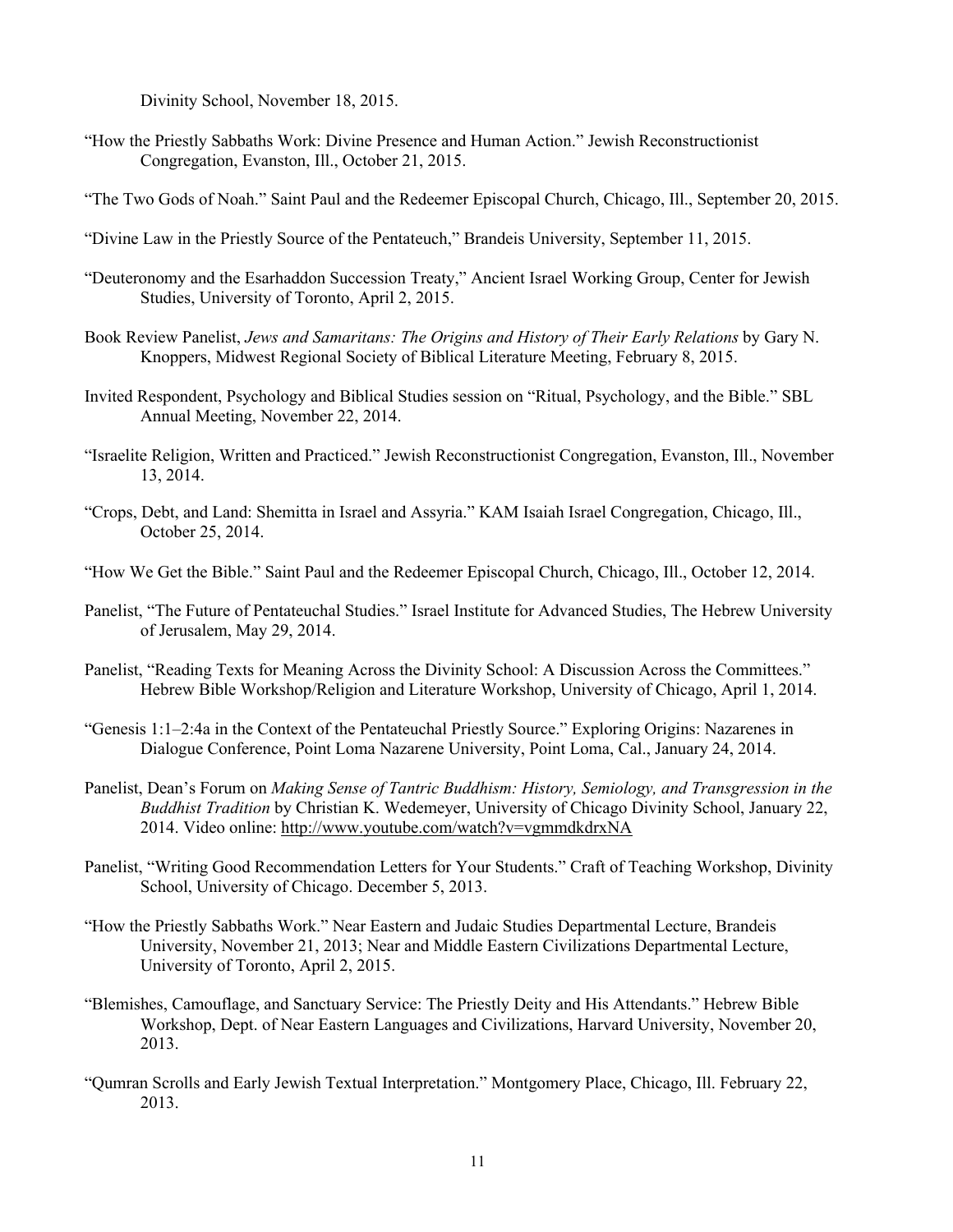- "How Scholars Make Sense of the Bible: The Case of the Sabbath." CT6 Interfaith Conference, University of Chicago. February 15, 2013.
- Panelist, "Pedogogy and Embodiment." Craft of Teaching Workshop, Divinity School, University of Chicago. February 14, 2013. Video online: https://www.youtube.com/watch?v=Ad6DFZcZmvA
- "The Elohistic Source: The End of Prophecy." University of Chicago Divinity School Faculty Retreat, January 18, 2013.
- "The Inferiority of Prophecy." Disciples Divinity House, University of Chicago, October 15, 2012.
- "The Documentary Hypothesis in Religious Communities: Preaching and Teaching the Pentateuch." University of Chicago Divinity School Teaching Pastors Workshop. October 10, 2012.
- "Before and After Scripture: Continuity and Change in the Revision of Torah in Early Jewish Texts." Department of Bible, The Hebrew University of Jerusalem. June 3, 2012.
- Faculty Interview, History of Religions Club, Divinity School, University of Chicago, May 2, 2012.
- "The Interdependence of Law and Narrative in the Torah." University of Wisconsin-Madison. March 19, 2012.
- "The Devastation of Darkness: Disability in Exodus 10:21–23, 27 and Intensification in the Plagues." Lincoln Christian University, Lincoln, Ill. February 29, 2012.
- Panelist, "The Future of Biblical Studies: What Research Still Needs to be Done?" Graduate Student Luncheon, Midwest Regional Society of Biblical Literature Meeting. February 11, 2012.
- "Biblical Law: Much More than the Ten Commandments." Fourth Presbyterian Church, Chicago, February 5, 2012.
- "A Brief Introduction to Critical Biblical Studies with a Focus on the Genesis Creation Narratives." Text and Truth at the University of Chicago, Winter Lecture Series, February 1, 2012.
- "Biblical Law," in the Lecture Series, "Order from Chaos: Law in the Ancient Near East," The Oriental Institute, University of Chicago, October 12, 2011; panel discussant, October 29, 2011.
- "Mosaic Prophecy and the Torah Sources." Wellesley College, October 6, 2011; University of Minnesota-Twin Cities, October 14, 2011.
- "The Portrayal of Moses as a Prophet in the Torah." Four part series at Augustana Lutheran Church of Hyde Park. Chicago, Ill. August, 2011.
- "The Firstfruits Rite and the History of Israel." *Tikkun Leyl Shavuot*, Congregations Kehillat Anshei Ma'arav Isaiah Israel and Rodfei Zedek. Chicago, Ill. June 7, 2011.
- "The Day of Atonement and God's Optimistic View of Israel." Congregation Rodfei Zedek. Chicago, Ill. April 16, 2011.
- Invited Roundtable Discussant, "Imagined Beginnings: The Poetics and Politics of Cosmogony, Theogony, and Anthropogony in the Ancient World." Center for the Study of Ancient Religions, University of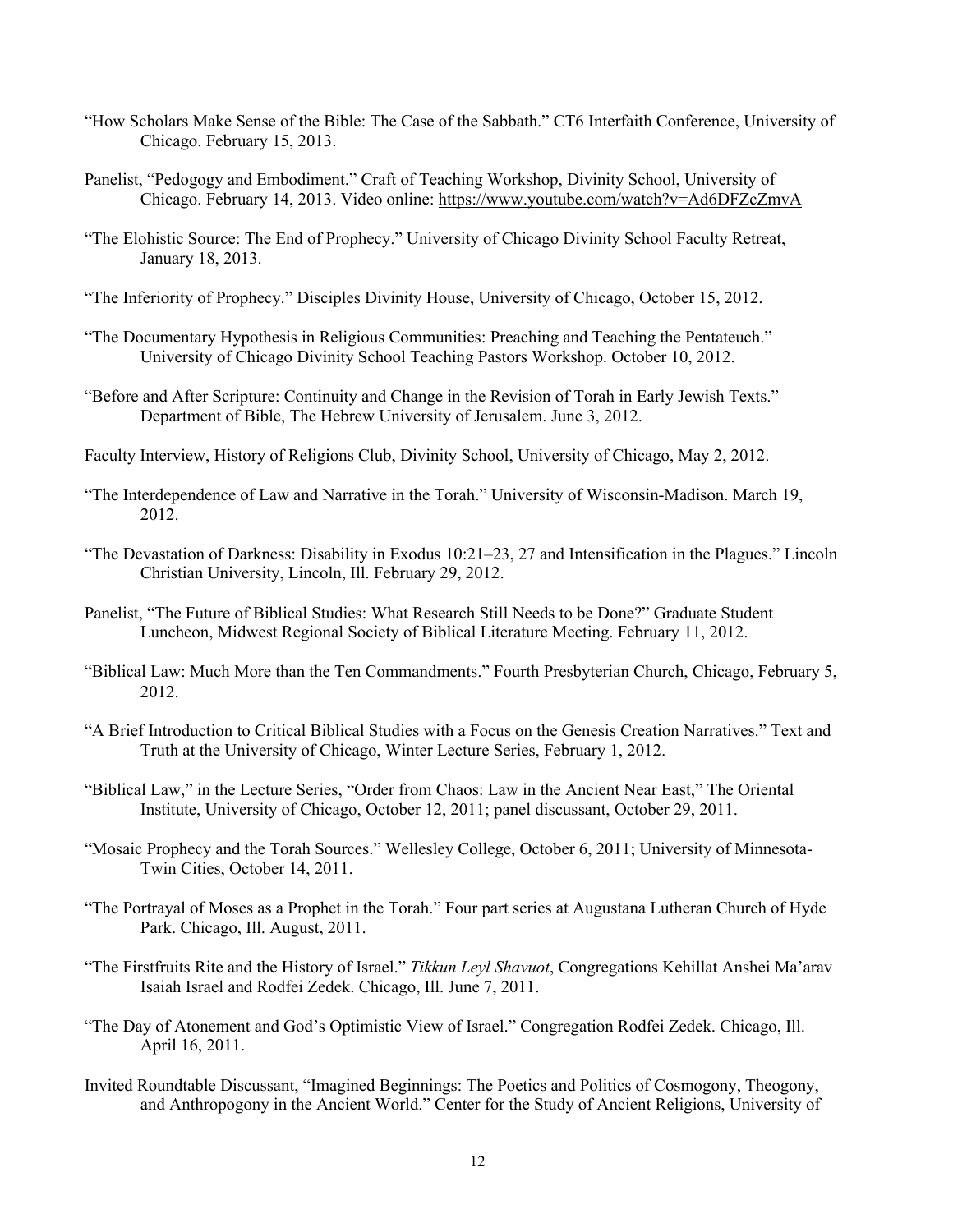Chicago, April 8-10, 2011.

- "Why the Bible is So Confusing and How Scholars Make Sense of It: The Case of Exodus 14." "The Bible Tells Me So" Wesley Center Conference, Northwest Nazarene University. Nampa, Ida. February 11, 2011.
- "Mosaic Prophecy and the Place of D in the Torah." University of California-Los Angeles, January 24, 2011; University of California-Berkeley, January 25, 2011; Jewish Studies and the Hebrew Bible Graduate Workshop, University of Chicago, February 21, 2011.
- Invited Respondent, Joint Session of the Levites and Priests in History and Tradition Consultation and the Disability Studies and Healthcare in the Bible and Near East Section on "Purity/Impurity." SBL Annual Meeting, November 21, 2010.
- "The Past is the Present and the Future: Why Historical Criticism Should be the Basis for All Biblical Interpretation." Wesleyan Theological Society Meeting. Azusa, Cal. March 5, 2010.
- "Response to Gary A. Anderson, *Sin: A History*." Lumen Christi Symposium. The University of Chicago, February 24, 2010.
- "Why Does the Plague of Darkness Last for Three Days?: Source Ascription and Literary Motif in Exodus 10:21–23, 27." University of Chicago Divinity School Faculty Retreat, January 15, 2010; Brandeis University, October 6, 2010; Yale Divinity School, October 7, 2010; Princeton University, October 11, 2010; Temple University, October 13, 2010; University of Notre Dame (Christianity and Judaism in Antiquity Colloquium), November 3, 2010.
- "Women in Ancient Assyria and Israel." Symposium on Women in the Middle East, Past and Present, The Oriental Institute, Chicago, Illinois. November 14, 2009.
- "Teaching the Hebrew Bible: Balancing the Concerns of Scholars and Preachers." Border Crossings Project, University of Chicago Divinity School. October 27, 2009.
- "Sacred Meals" and "Creation Stories." First Congregational Church of Western Springs, Western Springs, Illinois. September 20, 27, 2009.
- "Intensive Language Study Workshop: Using Greek and Hebrew in Biblical Studies." University of Chicago Divinity School. September 9, 2009.
- "Leviticus and its Influence," "Prophecy and Fulfillment: From Old Testament to New Testament," "Biblical Creation Stories," and "The Biblical Cultic Calendars." Real Life Community Church, Portage, Ind. August 5, 12, 19, 26, 2009.
- "Royal Succession and Legal Succession: Assyrian Influence in Deuteronomy's Revision of the Covenant Collection." Yale University Judaic Studies Program/Yale Divinity School. March 31, 2009.
- "Seeking Asylum at the Altar: Conceptualizations of Refuge in the Hebrew Bible." Disciples Divinity House, The University of Chicago, February 2, 2009.
- "The Personification of the Land in the Priestly Literature of the Torah." *Tikkun Leyl Shavuot*, Beth El Synagogue, St. Louis Park, Minnesota. June 8, 2008.
- "Why the Bible is So Confusing—And How Scholars Make Sense of It." Center for Jewish Studies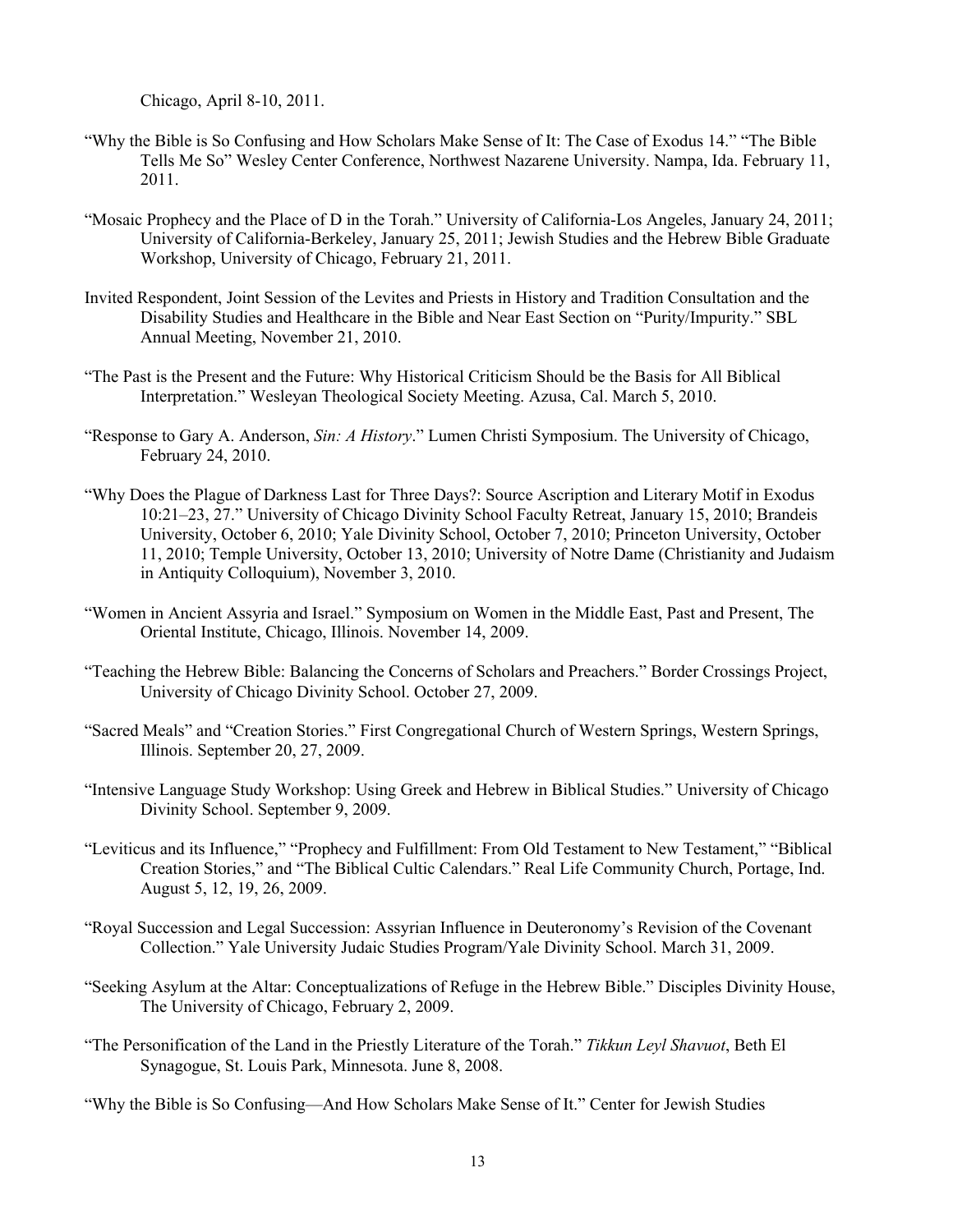Community Lecture Series, University of Minnesota. Shir Tikvah Synagogue, Minneapolis, Minnesota. May 6, 2008; Women of Augustana, Augustana Lutheran Church of Hyde Park, Chicago, Illinois, October 5, 2013.

- "The Variety of Ritual Applications for Salt and the *Maqlû* Salt Incantation." Brandeis University. April 29, 2008.
- "The Seventh Year Law in Exodus 23:10-11 and the Documentary Hypothesis." University of Chicago Divinity School. April 18, 2007.
- "Does the Covenant Collection Have a Fallow Law?: Clarifying the Grammatical and Lexical Ambiguity in Exodus 23:10-11." University of Minnesota. February 20, 2007.
- "Asylum Altars and Asylum Cities: Understanding the Conceptualization of Biblical Refuge." Yale Divinity School. January 25, 2007.
- "To Be Like God: Conceptions of Divinity and Humanity in the Hebrew Bible." Eastern Nazarene College Public Lecture Series. January 13, 2005.

# **MEDIA AND PUBLIC ENGAGEMENT**

- Co-Host (with Kevin Hector), The Biggest Questions Podcast. The Martin Marty Center for the Public Understanding of Religion. The University of Chicago Divinity School. 2020–
- "Introduction to Source Criticism through Genesis Chapter 22 (the Binding of Isaac)." The Akedah Project, 2020. Online: https://www.jewishlive.org/isaac
- "Ask-a-Prof" Faculty Expert, Massachusetts Bible Society. Online: https://www.massbible.org/exploring-thebible/ask-a-prof/professors. 2019–
- Pete Enns, The Bible for Normal People Podcast, episode 48: "Who Wrote the Pentateuch?" May 7, 2018. Online: https://peteenns.com/who-wrote-the-pentateuch-with-jeffrey-stackert/
- Nina Barrett, "Lentils' Key Role in Historically Bad Business Deal," Fear of Frying, Time Traveler's Edition, WBEZ 91.5 (NPR). October 15, 2013. Online: http://www.wbez.org/news/culture/lentils-key-rolehistorically-bad-business-deal-108924

### **COURSES**

| Critical Methods for the Study of the Hebrew Bible             |
|----------------------------------------------------------------|
| Topographies of Monotheism in the Antique Levant               |
| Elementary Akkadian                                            |
| Intermediate Akkadian                                          |
| Biblical Hebrew (all levels)                                   |
| The Book of Amos                                               |
| Reading the Psalms                                             |
| Ritual, Cult, and Magic in the Hebrew Bible (texts in English) |
| Hebrew Bible Research Colloquium                               |
| Temple, Tabernacle, and Cult in the Hebrew Bible               |
| Jewish and Christian Responses to Biblical Criticism           |
| Advanced Preaching Seminar: Preaching the Hebrew Bible         |
| Biblical Interpretation in the Qumran Scrolls                  |
| Lamentations                                                   |
| Theories and Methods in the Study of Religion                  |
|                                                                |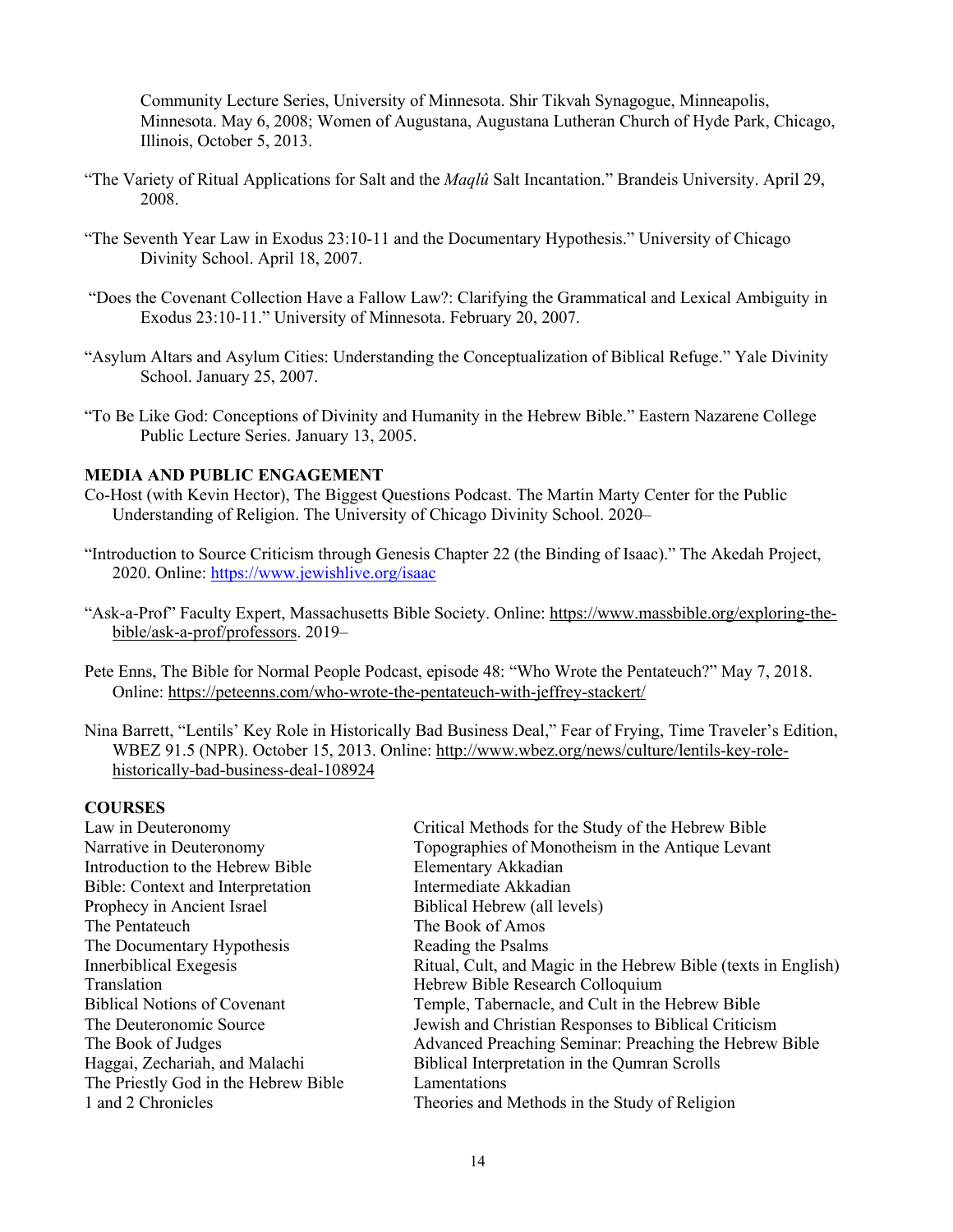| Deuteronomy $1-4$                  | The Bible, the Reformation, and Modernity |
|------------------------------------|-------------------------------------------|
| The Priestly Religious Imagination | Biblical Law in its Near Eastern Context  |

# **UNIVERSITY SERVICE**

| 2021-22 | Chair, Bible Area, Divinity School, University of Chicago                                                                                                                  |
|---------|----------------------------------------------------------------------------------------------------------------------------------------------------------------------------|
|         | Chair, Search Committee for History of Religions, Divinity School, University of Chicago                                                                                   |
|         | Chair, Academic Policy Committee, Divinity School, University of Chicago                                                                                                   |
|         | Library Dean and Director Search Advisory Committee, University of Chicago                                                                                                 |
|         | Faculty Board, Digital Studies, Humanities Division, University of Chicago                                                                                                 |
|         | Promotion and Tenure Committee (full level evaluation), Divinity School, University of Chicago                                                                             |
| 2020-21 | Faculty Sponsor, Hebrew Bible Graduate Workshop, University of Chicago                                                                                                     |
|         | Faculty Board, Digital Studies, Humanities Division, University of Chicago                                                                                                 |
|         | Promotion Evaluation Committee for Stuart Creason, NELC, University of Chicago                                                                                             |
|         | Ad Hoc Committee on Paleography and the Book, Humanities Division, University of Chicago                                                                                   |
|         | Chair, Faculty Appointment Preliminary Evaluation Committee                                                                                                                |
| 2019-20 | Chair, MA/MDiv Working Group, Divinity School, University of Chicago                                                                                                       |
|         | Faculty Board, Digital Studies, Humanities Division, University of Chicago                                                                                                 |
|         | Admissions & Aid Committee, Divinity School, University of Chicago                                                                                                         |
|         | Co-organizer (with Joel Baden and Liane Feldman), 2020 Chicago-Yale Pentateuch Colloquium                                                                                  |
|         | Co-organizer, CEDAR Workshop, "New Frontiers in the Digital Analysis and Representation of                                                                                 |
|         | Texts," Neubauer Collegium, University of Chicago                                                                                                                          |
|         | "Aims of Education" Lecture Discussant, Woodward House                                                                                                                     |
|         | Faculty Sponsor, Hebrew Bible Graduate Workshop, University of Chicago                                                                                                     |
|         | Faculty Supervisor for Postdoctoral Teaching Fellow (Dr. Cathleen Chopra-McGowan)                                                                                          |
|         | Ad Hoc Committee on Paleography and the Book, Humanities Division, University of Chicago                                                                                   |
| 2018-19 | Chair, MA/MDiv Working Group, Divinity School, University of Chicago                                                                                                       |
|         | Faculty Board, Digital Studies, Humanities Division, University of Chicago                                                                                                 |
|         | Faculty Panelist, Academic Job Interview Session, UChicagoGRAD                                                                                                             |
|         | Faculty Sponsor, Hebrew Bible Graduate Workshop, University of Chicago                                                                                                     |
|         | Co-organizer (with Joel Baden and Simeon Chavel), 2019 Chicago-Yale Pentateuch Colloquium                                                                                  |
|         | Governing Board, Greenberg Center for Jewish Studies, University of Chicago                                                                                                |
|         | Admissions & Aid Committee, Divinity School, University of Chicago                                                                                                         |
|         | Ad Hoc Divinity School Disciplinary Committee                                                                                                                              |
|         | Fuerstenberg Fellowship Adjudicator, University of Chicago                                                                                                                 |
|         | Divinity School Faculty Diversity Liaison, University of Chicago                                                                                                           |
| 2017-18 | Academic Policy Committee, Divinity School, University of Chicago                                                                                                          |
|         | Divinity School Faculty Diversity Liaison, University of Chicago                                                                                                           |
|         | "Aims of Education" Lecture Discussant, May House                                                                                                                          |
|         | Faculty Sponsor, Hebrew Bible Graduate Workshop, University of Chicago                                                                                                     |
|         | Search Committee for the Dean of Students, Divinity School, University of Chicago                                                                                          |
|         | Co-organizer (with Joel Baden and Simeon Chavel), 2018 Chicago-Yale Pentateuch Colloquium<br>Dolores Zohrab Liebmann Fellowship Nominee Adjudicator, University of Chicago |
|         | Fuerstenberg Fellowship Adjudicator, University of Chicago                                                                                                                 |
|         | Search Committee for New Testament Lecturer, Divinity School, University of Chicago                                                                                        |
| 2016-17 | Chair, Academic Policy Committee, Divinity School, University of Chicago                                                                                                   |
|         | Co-organizer (with Joel Baden and Simeon Chavel), 2017 Chicago-Yale Pentateuch Colloquium                                                                                  |
|         | Chair, Bible Area, Divinity School, University of Chicago                                                                                                                  |
|         | Faculty Sponsor, Hebrew Bible Graduate Workshop, University of Chicago                                                                                                     |
|         | Governing Board, Chicago Center for Jewish Studies, University of Chicago                                                                                                  |
|         | Ministry Committee, Divinity School, University of Chicago                                                                                                                 |
|         | University-wide Student Disciplinary Committee, University of Chicago                                                                                                      |
|         | Fuerstenberg Fellowship Adjudicator, University of Chicago                                                                                                                 |
|         |                                                                                                                                                                            |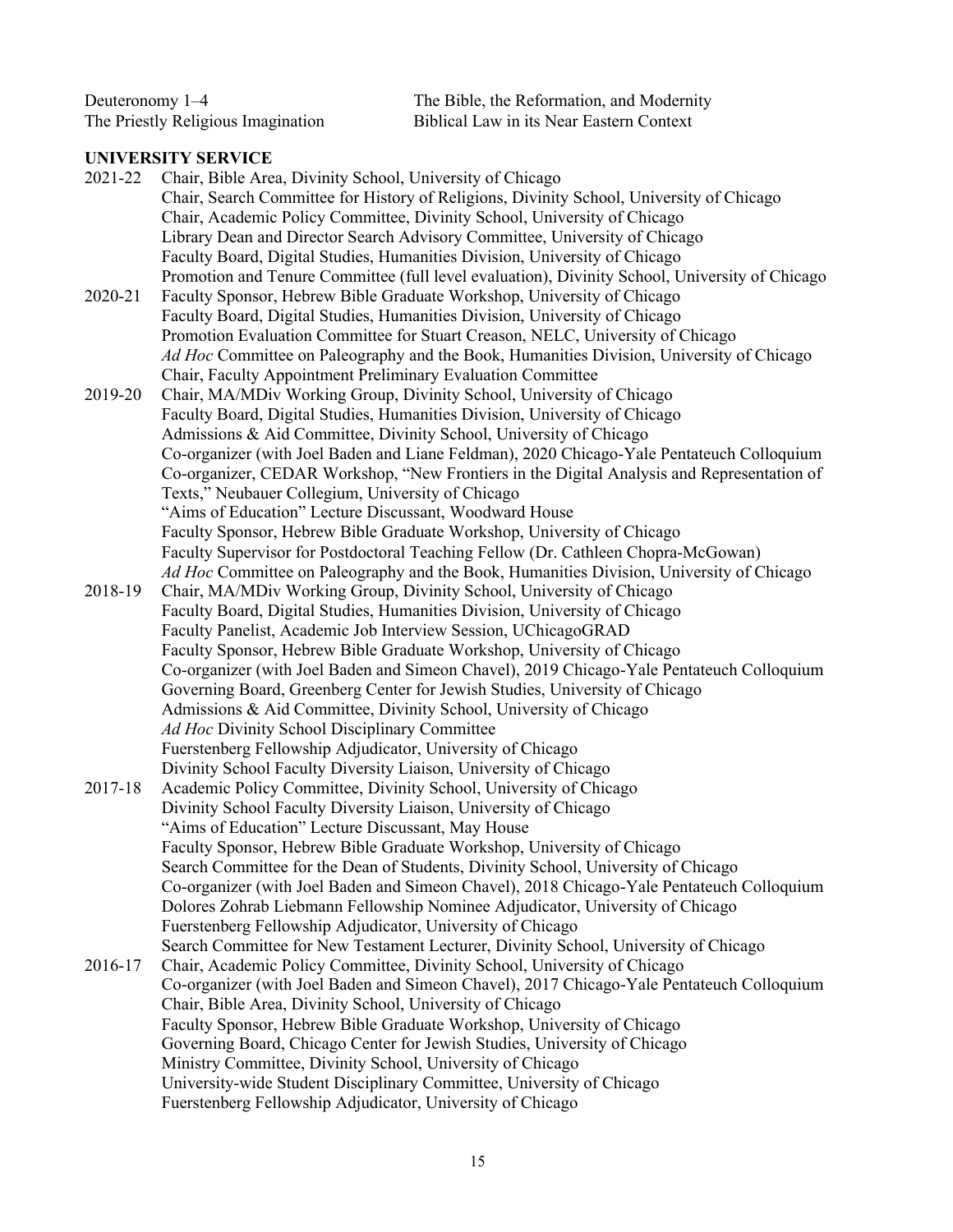"Aims of Education" Lecture Discussant, May House

- 2015-16 Governing Board, Chicago Center for Jewish Studies, University of Chicago University-wide Student Disciplinary Committee, University of Chicago Faculty Sponsor, Hebrew Bible Graduate Workshop, University of Chicago Ministry Committee, Divinity School, University of Chicago Fuerstenberg Fellowship Adjudicator, University of Chicago "Aims of Education" Lecture Discussant, Stony Island House
- 2014-15 Co-chair, Deanship Review Committee, Divinity School, University of Chicago University-wide Student Disciplinary Committee, University of Chicago Diversity Committee, Divinity School, University of Chicago Search Committee for New Testament, Divinity School, University of Chicago Faculty Sponsor, Hebrew Bible Graduate Workshop, University of Chicago "Aims of Education" Lecture Discussant, Stony Island House
- 2013-14 Deputy Provost's Committee on Dissertation Embargoes, University of Chicago Diversity Committee, Divinity School, University of Chicago Dean's Task Force on Graduate Student Teaching, Divinity School, University of Chicago Wabash Center Graduate Programs Teaching Initiatives Summative Conference, March 23-25 Search Committee for Religious Ethics, Divinity School, University of Chicago Search Committee for Environmental Ethics, Divinity School, University of Chicago Faculty Sponsor, Hebrew Bible Graduate Workshop, University of Chicago Co-coordinator (with Simeon Chavel), lecture series: "Assyria in Israel, Judea, and the Levant" "Aims of Education" Lecture Discussant, Stony Island House Discussion Leader, Workshop on Teaching in the College, University of Chicago Visit Co-host, Collège de France Faculty Exchange Program, France Chicago Center (for the visit of Professor Pierre Briant)
- Summer Hebrew Reading Group
- 2012-13 Chair, Bible Area, Divinity School, University of Chicago Committee on Degrees, Divinity School, University of Chicago Dean's Task Force on Graduate Student Teaching, Divinity School, University of Chicago Co-coordinator (with Simeon Chavel), lecture series: "The Trouble with Prophets and Prophecy" Co-coordinator (with Simeon Chavel), symposium: "Translation of the Hebrew Bible" Faculty Sponsor, Hebrew Bible Graduate Workshop, University of Chicago Search Committee for Judaism in Late Antiquity, Divinity School, University of Chicago Center for Jewish Studies Undergraduate Paper Award Committee, University of Chicago "Aims of Education" Lecture Discussant, Stony Island House Summer Hebrew Reading Group
- 2011-12 Dean's Task Force on Graduate Student Teaching, Divinity School, University of Chicago Search Committee for Religion and Philosophy Bibliographer, Regenstein Library Co-coordinator (with Simeon Chavel), lecture series: "The Matter of Israelite Religion" Faculty Sponsor, Jewish Studies and the Hebrew Bible Graduate Workshop, University of Chicago "Aims of Education" Lecture Discussant, Stony Island House Summer Hebrew Reading Group
- 2010-11 Chair, Bible Area, Divinity School, University of Chicago Chair, Academic Policy Committee, Divinity School, University of Chicago Committee on Degrees, Divinity School, University of Chicago Dean's Task Force on Graduate Student Teaching, Divinity School, University of Chicago Faculty Sponsor, Jewish Studies and the Hebrew Bible Graduate Workshop, University of Chicago Co-coordinator (with Simeon Chavel), lecture series: "Jewish Communities of the Second Temple Period" Fuerstenberg Fellowship Adjudicator, University of Chicago Discussion Leader, Workshop on Teaching in the College, University of Chicago

"Aims of Education" Lecture Discussant, Stony Island House